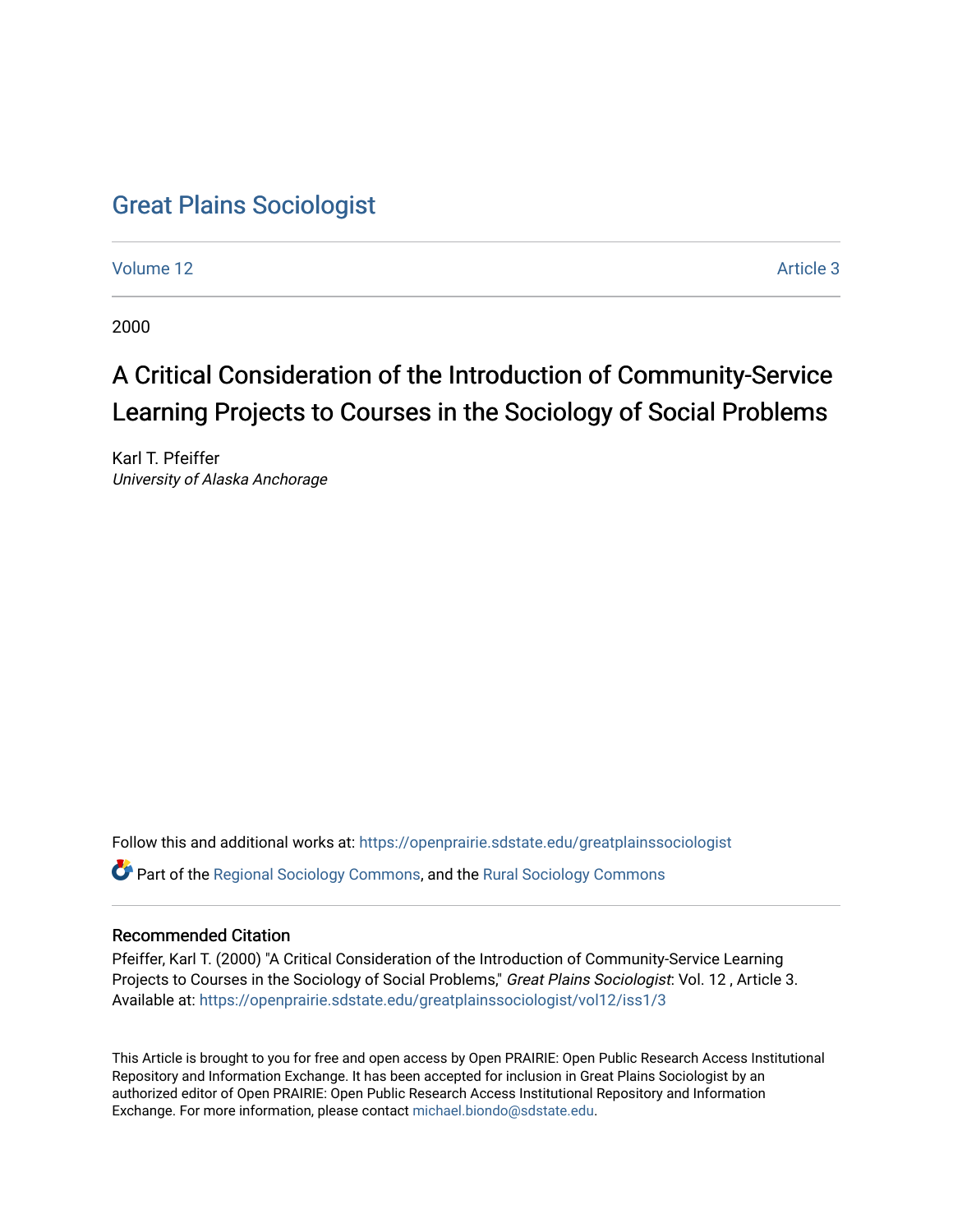# A Critical Consideration of the Introduction of **Community-Service Learning Projects** To Courses in the Sociology of Social Problems

Karl T. Pfeiffer University of Alaska Anchorage

An earlier version of this paper was presented April 18, 1998 Pacific Sociological Association Conference San Francisco, CA

### **Abstract**

This paper examines the introduction of community service learning activities in lower division (200 level) undergraduate Sociology of Social Problems courses. Data from student evaluations and grades are presented for five semesters of this class between 1994-1996 ( $n=98$ ), prior to the introduction of a community service learning option. This data is contrasted with five semesters of the class between 1996-1998 ( $n=141$ ), following the introduction of service learning activities. Despite generally positive feedback from students and increased enrollments, results suggest that student performance as measured by grades has not significantly changed with the introduction of community service activities. Also student evaluations of the class are somewhat lower. The community service learning option itself is discussed, and examples and descriptions of community service sites are presented. A discussion of implications for future research on community service learning outcomes concludes the paper.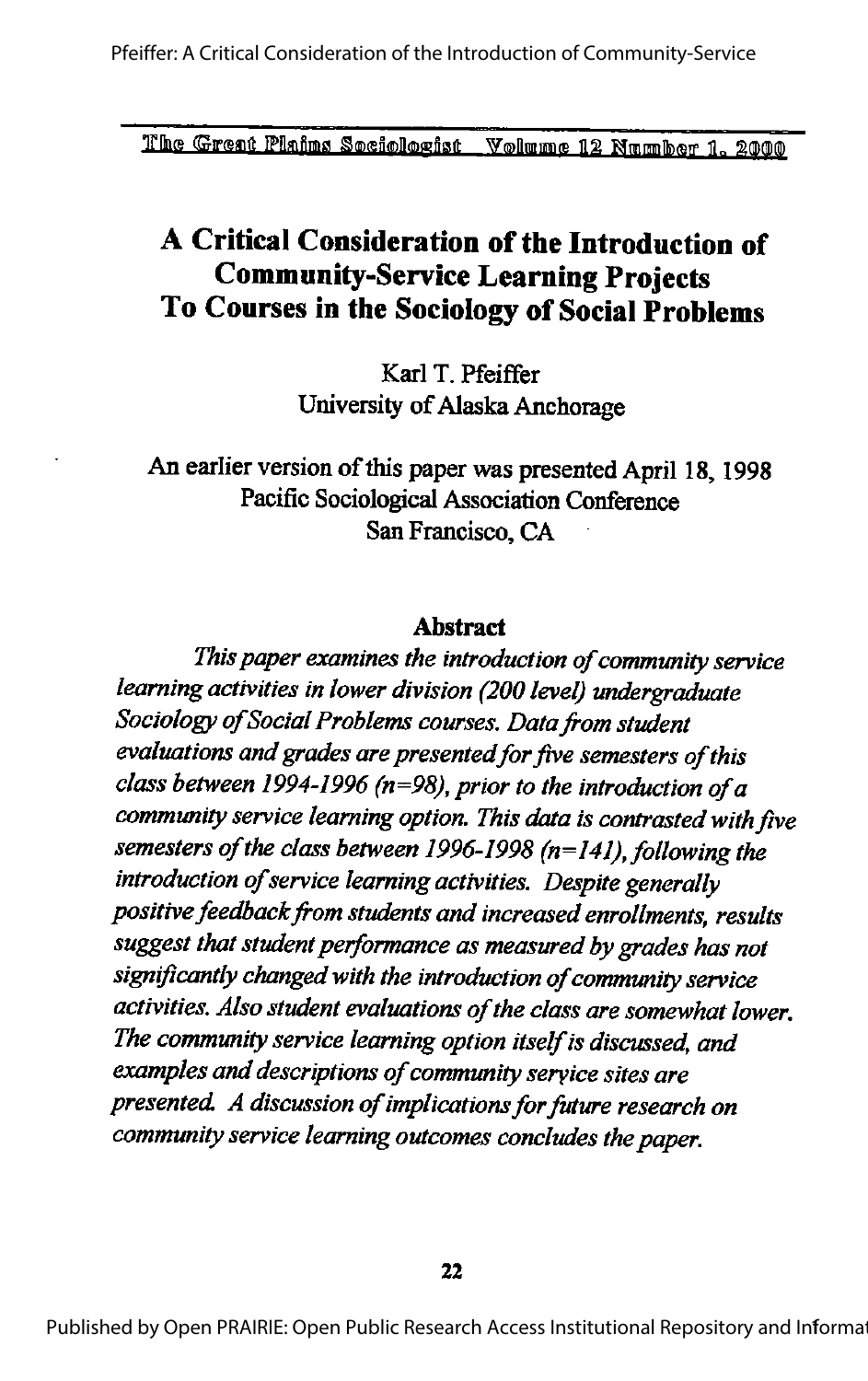Correspondence may be directed to: Karl T. Pfeiff Sociology Department University of Alaska Anchorage 3211 Providence Drive Anchorage, AK 99508 Phone; (907) 786-1746 E-mail: aflkp@uaa.alaska.edu

## Introduction

The sociological literature on experiential learning traces its theoretical roots, like other disciples, to John Dewey (1938; DeMartini, 1983; Kolb, 1984; Giles and Eyler, 1994). In Experience and Education (Dewey, 1938:5-6), he argues for progressive educational goals that cultivate individuality through free activity and learning through experience. This is expected to promote the development of practical skills with direct appeal, as well as optimizing present opportunities and an acquaintance with the changing world. He argues that the traditional goals of education focus on conformity to authority andexternal discipline, learning from texts and teachers, skills learned by drill and characterized by a vague future orientation. This is a direct consequence of teachers' use of static goals and materials. The current interest in experiential learning in general, and community service learning in particular, is founded on the goals of progressive education.

Specific applications of service learning in college sociology classes are receiving greater attention in the literature. Teaching Sociology, a journal of the American Sociological Association, dedicated the entire Fall 1998 (26:4) issue to this topic. Other recent discussions in the sociological literature regarding experiential learning have focused on two general contexts. The first context includes those techniques used primarily in the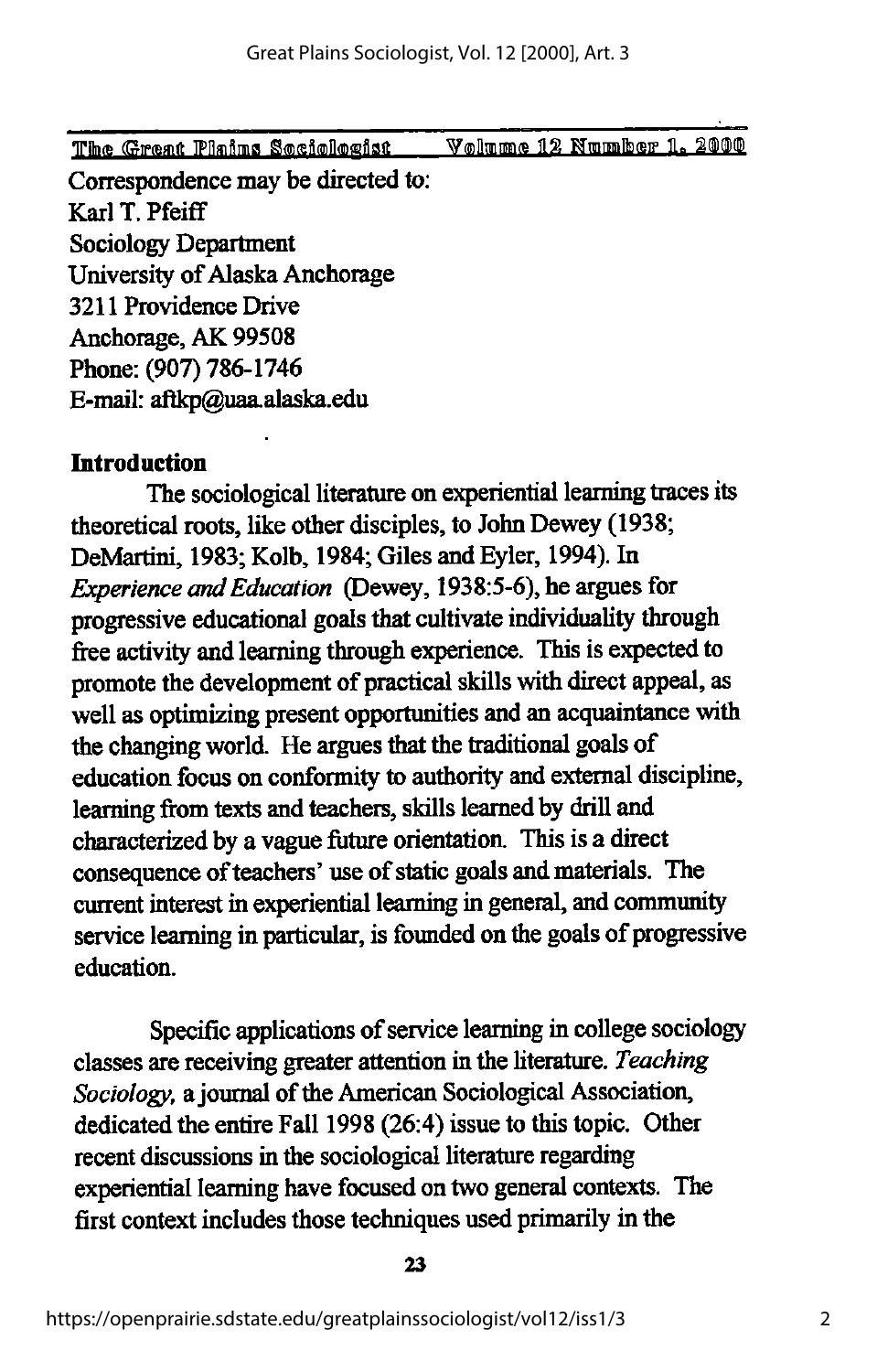classroom. These would include activities such role playing (Guiffre and Paxton, 1997), guest lectures (Lance, 1987), debates (Crone, 1997), and games (Takata, 1997). The second context includes those techniques used primarily outside of the classroom. This category would include activities such as journaling (Grauerholz and Copenhaver, 1994), field trips (Scarce, 1997), internships (Danzger, 1988; Kotarba, 1990; Miller, 1990; Neapolitan, 1992), research projects (Jenkins, 1995; Misra, 1997; Schmid, 1992), study abroad (Halsey, 1990; Kain and DAndrea, 1992; Levinson, 1979), and community service (Hondagneu-Sotelo and Raskoff, 1994).

The focus of this paper is on the last activity: community service as a form of experiential learning. It will specifically focus on the introduction of community service projects as an optional component of lower division sociology of social problems courses, and measured impact in student and teacher performance that may be associated with community service activities.

# Methodology:

÷

The lower division sociology course that is the focus of this paper is called Social Problems and Solutions. This class has an introductory sociology course as a prerequisite. Some sociology majors take the class, but students most typically use it to fulfill general education requirements. The class is intended to apply some of the theories and methods taught in the introductory sociology class to social problems. A textbook and the local newspaper are required reading. Exams are take-home, essay-style. The essay questions are attached to the syllabus and given to students on the first day of class. A general goal of the course is that students develop a degree of expertise in at least one social problem during the course of the semester. Prior knowledge of exam questions is hoped to promote this goal, rather than broader study with less depth.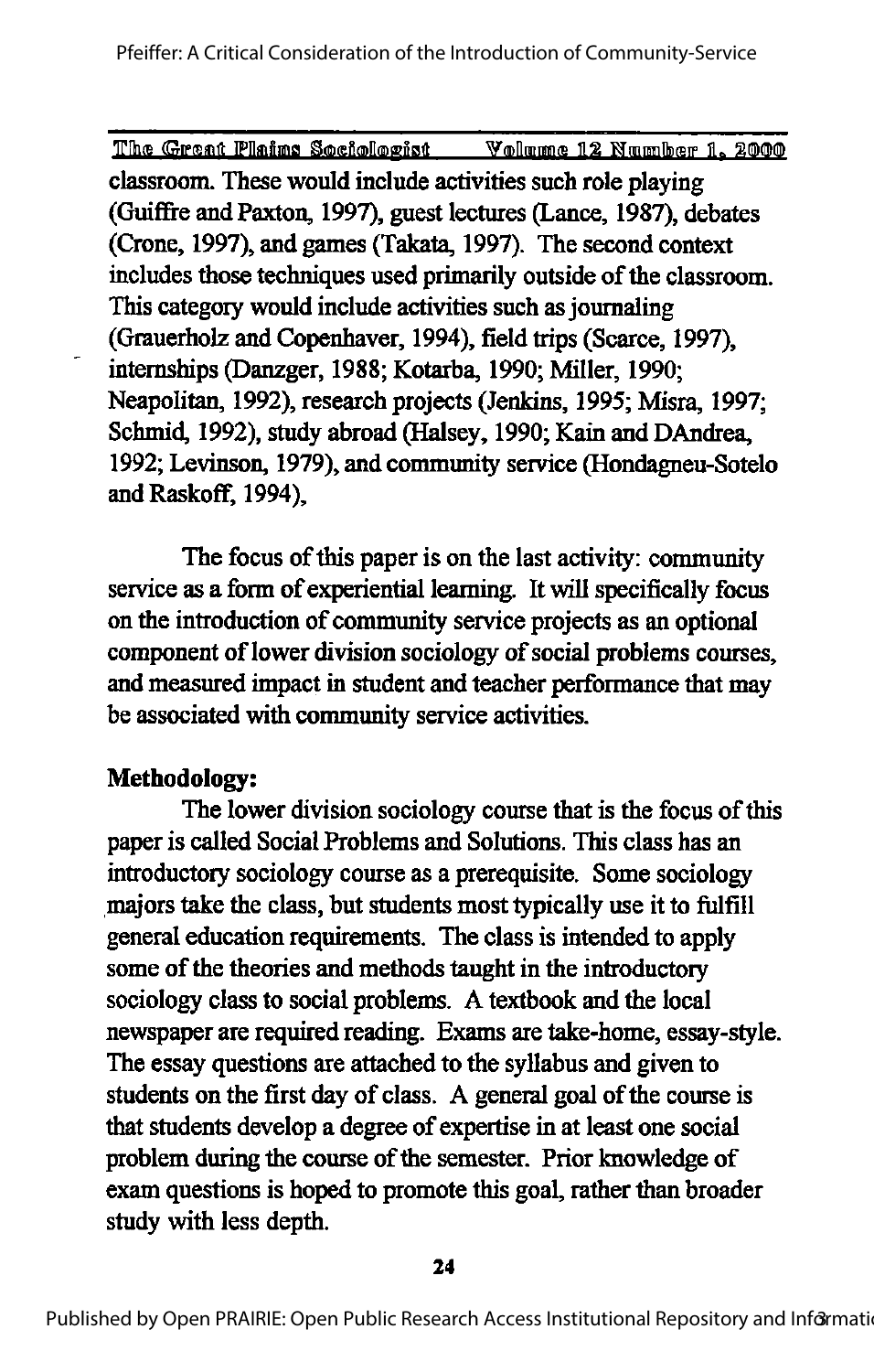| The Great Plains Sociologist |  | Volume 12 Number 1. 2000 |  |
|------------------------------|--|--------------------------|--|

Before the introduction of optional community service activities during the Fall 1996 semester, all students completed a summary and critique of a sociology journal article. This 4-6 page paper required a detailed summary of an articles theoretical orientation, methodology, and conclusions. It also required a critique of these areas, as well as an assessment of style and the topics substantive importance to society. This assignment was a major component (22%) of the final grade. It proved (and continues to prove) to be a difficult assignment for many students.

Normally, it was a small, but enjoyable class to teach. Students also appeared to enjoy the class and usually evaluated it above department and college averages. (See Table 2.)

The only consistent student criticism of the Social Problems and Solutions class was that it didn't focus enough on solutions. My initial response to this criticism was to assemble a group of articles that described community service agencies and programs that demonstrated some success in solving social problems. This became the topic of a class toward the end of the semester. Students were also encouraged to identify programs that successfully address social problems from newspaper reports, and to discuss these reports in class.

During the Fall 1996 semester, a class discussion of student internships and research projects in various local service agencies raised the issue of experiential and community service learning for the social problems class. Two difficulties of setting-up these activities were evident: risk and liability, and the additional time requirements that would be necessary for adequate supervision of service activities. Implicit in these excuses was the fact that I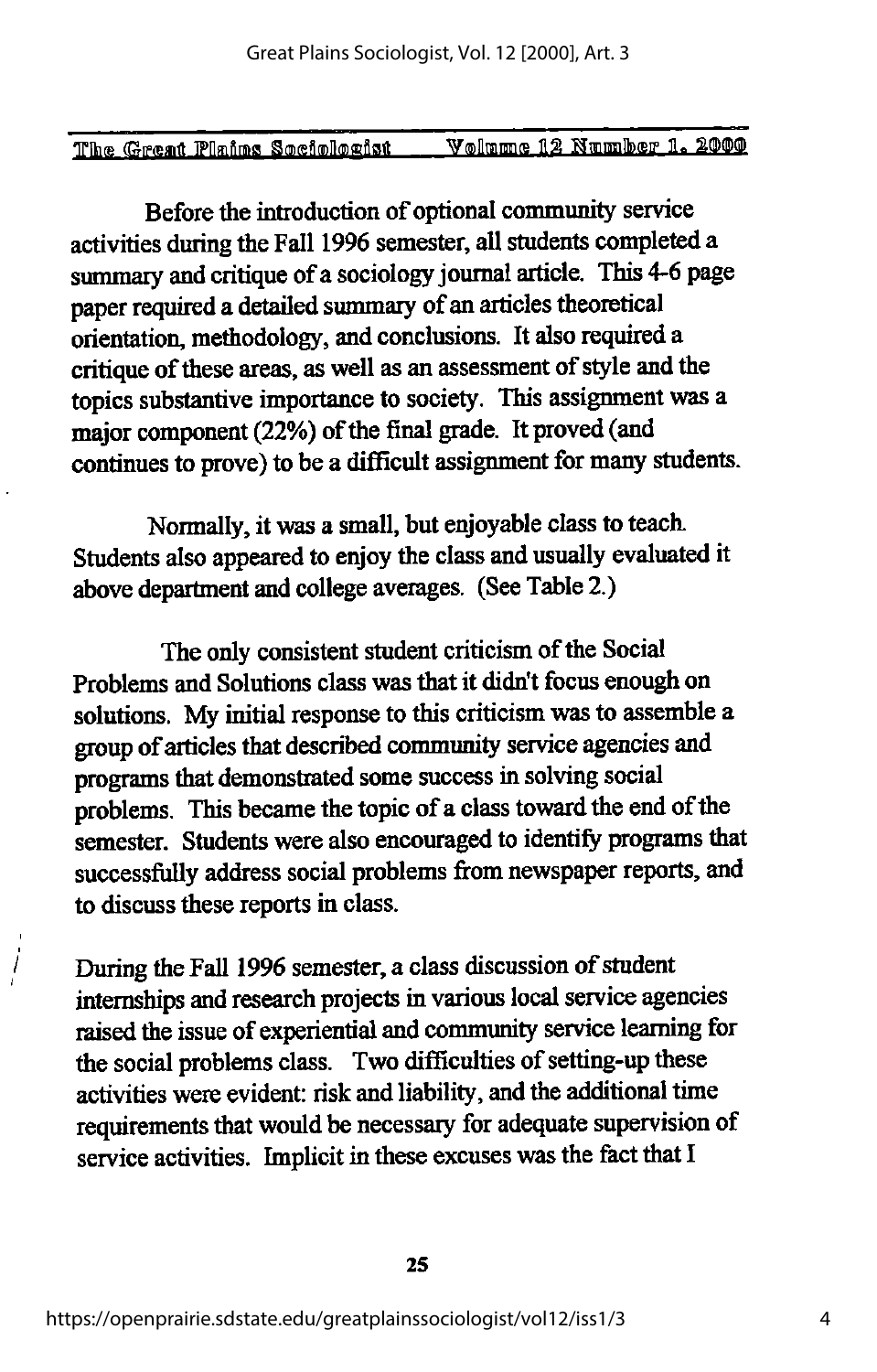The Great Plains Sociologist Volume 12 Number 1. 2000 didn't really trust second year college students, who weren't sociology majors, to responsibly and independently perform community service work.

However, this particular class had a number of nontraditional students. One of them happened to be the volunteer coordinator for a large local human service agency. She also happened to have a list of most of the local agencies that would be appropriate for community service activities. Serendipity created an opportunity for correcting a problem with the course. The class was given the option of substituting 4 hours of community service work and a reaction paper, for the journal summary and critique exercise. Interested students were given a list of agencies that were providing various community services. They were responsible for making all other arrangements themselves. Students were informed that there might be random checks of hours claimed at various agencies. Extra credit presentations were optional for students doing either journal critiques or community service. Students pursuing the community service option were encouraged to give brief progress reports at the beginning of each class. This allowed for some feedback. It also gave the rest of the class the opportunity to vicariously experience community service and to ask questions about it from peers.

Obviously, this isn't the way most community service and experiential learning is introduced into curricula. Normally, time devoted to community service is greater, as is teacher supervision and the expectation that students will acquire skills that can be validly assessed for purposes of grading. Community service leaning is also normally teacher-driven or administrator-driven. The interesting aspect of this process is that it was *student-driven*. Another interesting aspect is that community service was an optional component of the class, rather than a required one.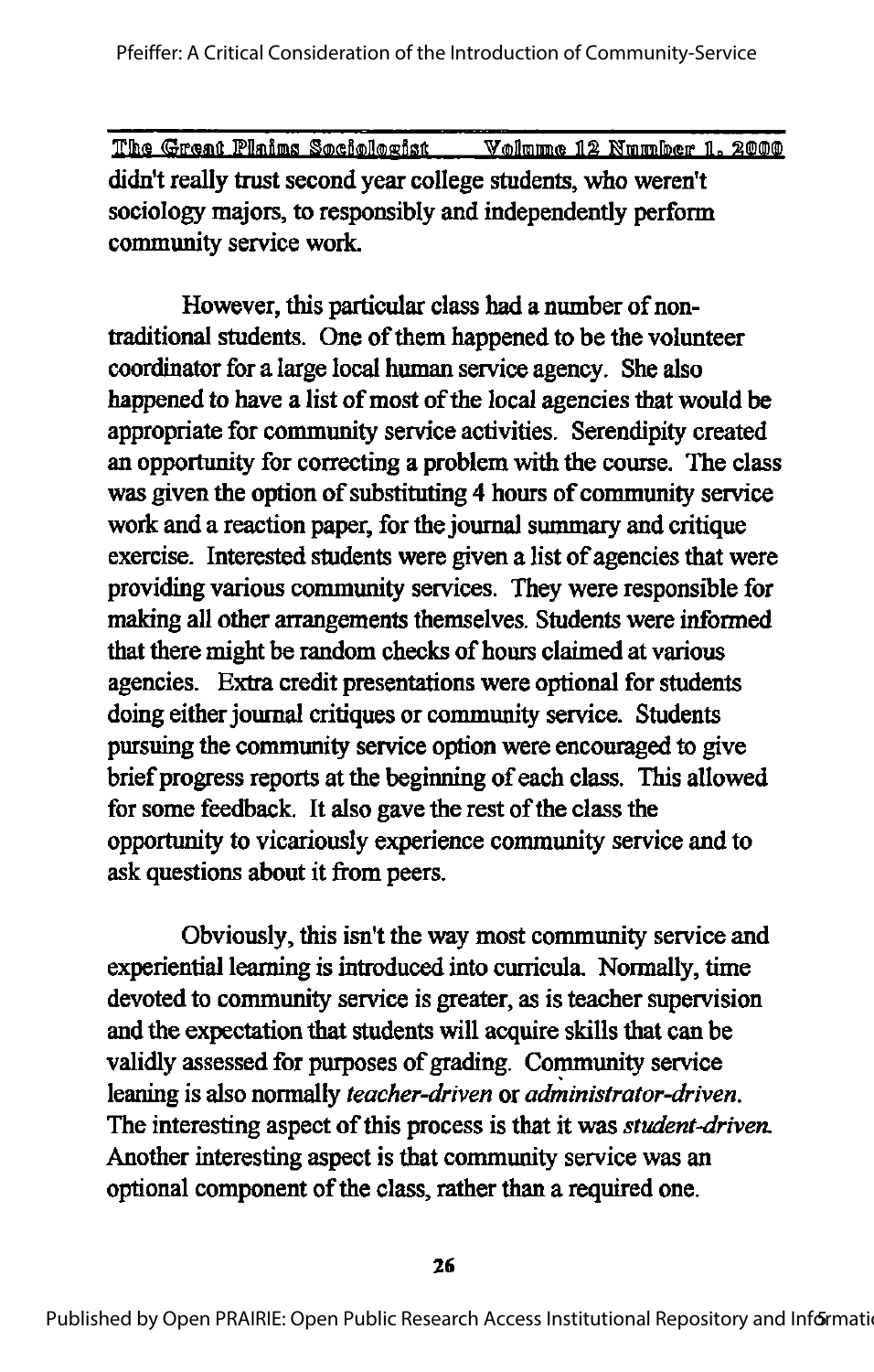•fribfB TPnaiiimg gimAllfingflgft VtmllTinTimre Tl% Hmmnlhisip H. £@011)

Qualitative data in the form of student evaluations and reaction papers has been collected since the introduction of the community service option in 1996. Quantitative data from student evaluations, university and department enrollments, and grades have also been collected since that time. Comparisons are made with a comparable sample of this class prior to the introduction of the community service option. Quantitative datawas analyzed using SPSS Version 6.1.1 for the Macintosh,

### Results:

A total of239 students were enrolled in 10 sections of Social Problems and Solutions between the Fall Semester 1994 and the 1998 Summer Session. 98 took the course prior to having the community service option. 141 took the class when community service was an optional activity. Table 1 presents enrollment data by year



Table 1-Class, Department and College Enrollment Characteristics By Year and Session

' Data not available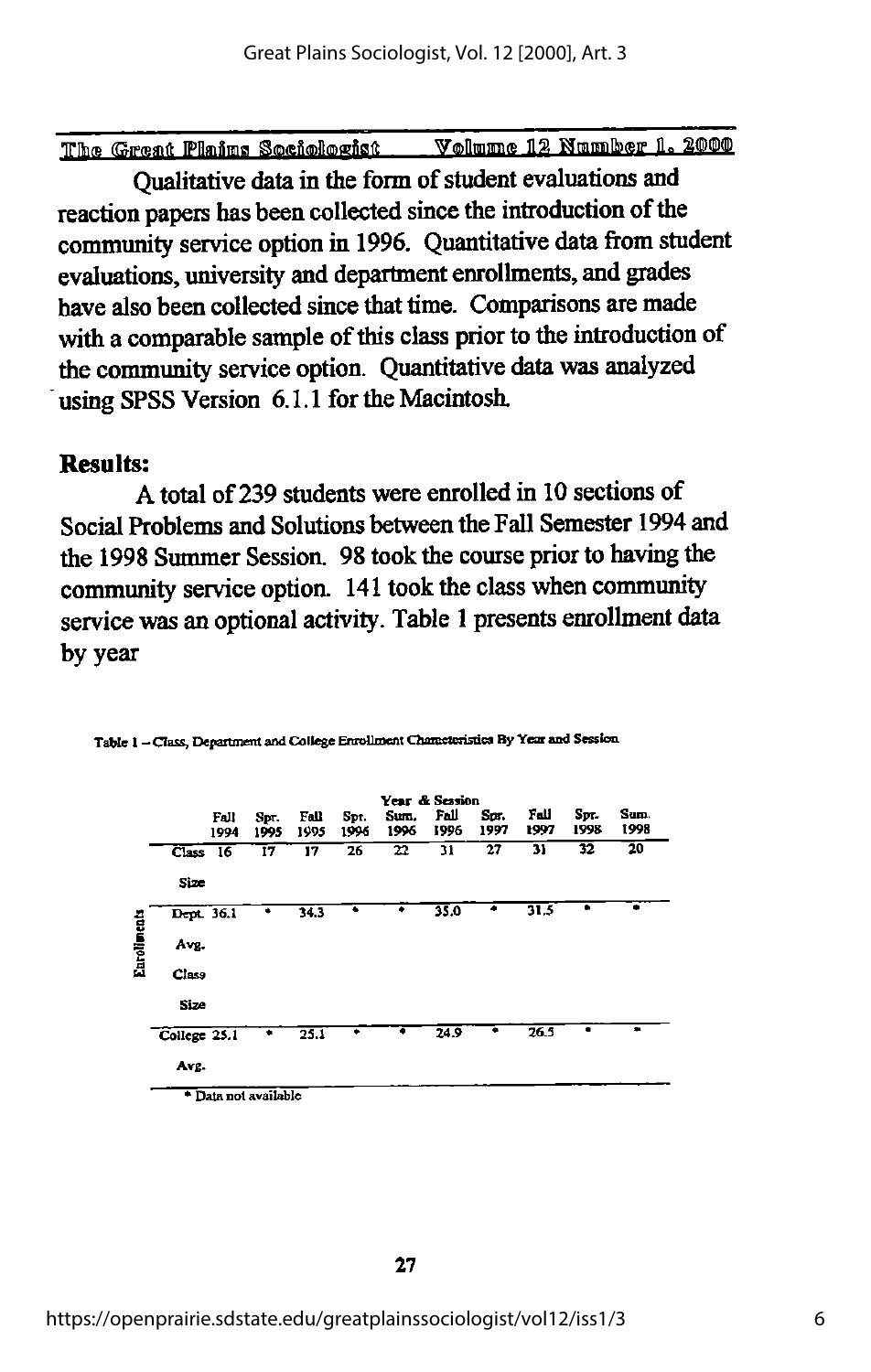Student feedback has been consistently positive for four consecutive semesters. Roughly half of the class did community service work and a reaction paper as an alternative to a journal critique during the Fall 1996 semester. At present, nearly 70% of the class elects this option. This is interesting given the relatively higher time requirements for community service work. Additionally, class enrollments have increased from an average of 20 students from Fall 1994 through Summer 1996, to an average of 28 students from Fall 1996 through Spring 1998. This increase was statistically significant. (See Table 3.) Given an overall decrease in student enrollments for the university (1997 UAA Chancellors Report), decreases in average sociology class size, and a specific decrease in enrollments for lower division sociology courses (UAA Office of Institutional Research Memo 2/5//98), the increases in enrollments for this particular section may well be due to the popularity of the community service learning option.

Students have done community service work in over twenty different organizational settings. These settings include homeless shelters, local school district special education classrooms, food banks. Special Olympics, senior centers. Camp Fire Boys and Girls, domestic violence shelters, and AIDS/HIV programs. Students often return for additional community service work beyond the requirements of the course. Several have become employees of the organizations for whom they worked while fulfilling the service learning option of the course. Several have done follow-up internship placements at these organizations or conducted subsequent research on topics encountered while engaged in community service activities. Student presentations on community service activities consistently generate high levels of class discussion.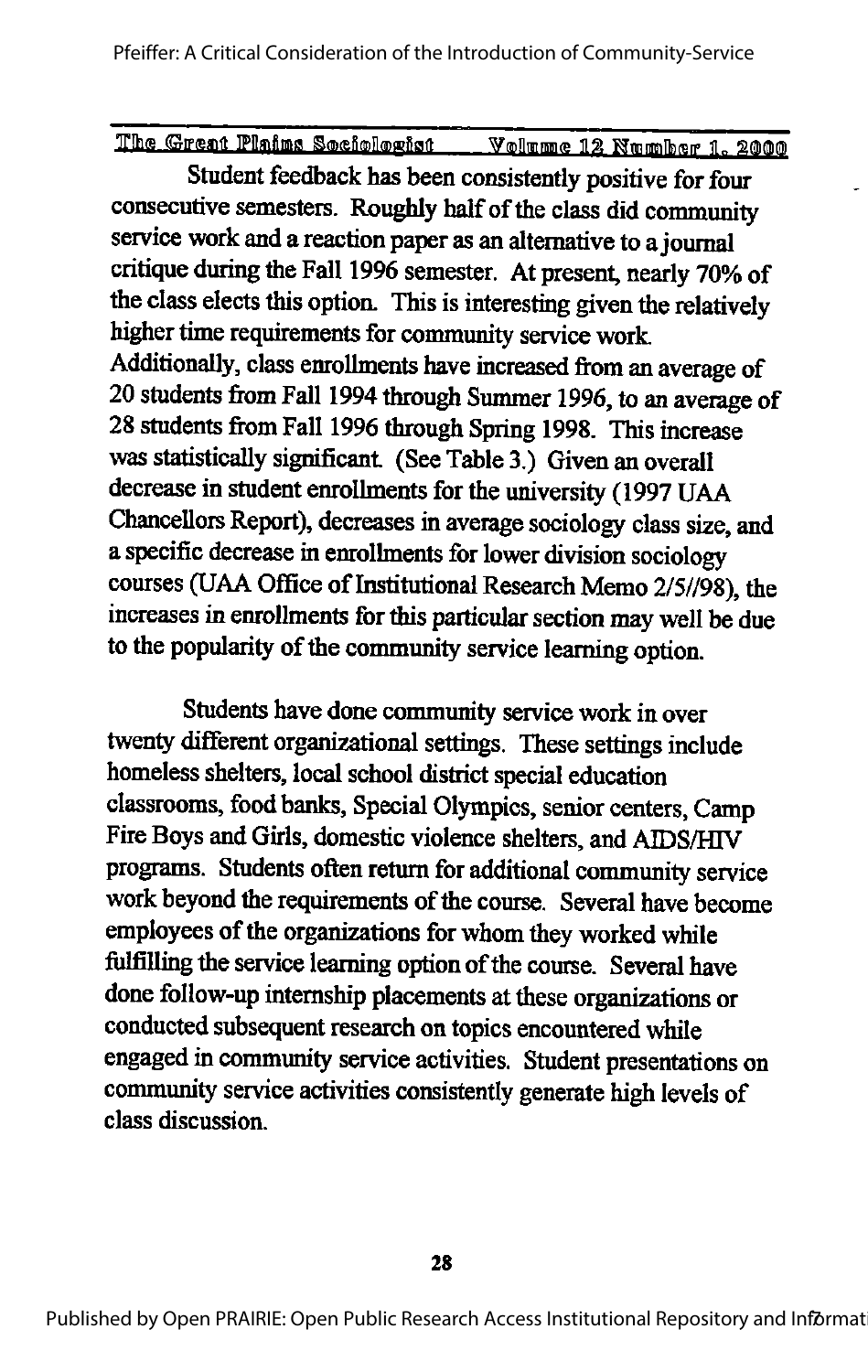#### The Great Plains Sociologist

### Volume 12 Number 1, 2000

#### Table 2 - Student Grades and Evaluation Scores (Class, Dept., and College averages) By

Year and Session

|                       |                   | Year & Session |              |              |              |              |              |              |              |              |              |
|-----------------------|-------------------|----------------|--------------|--------------|--------------|--------------|--------------|--------------|--------------|--------------|--------------|
|                       |                   | Fall<br>1994   | Spr.<br>1995 | Fall<br>1995 | Spt.<br>1996 | Sun.<br>1996 | Fall<br>1996 | Spr.<br>1997 | Fall<br>1997 | Spr.<br>1998 | Sum.<br>1998 |
|                       | Avg               | 93.6           | 69           | 79.6         | 79.8         | 90.6         | 93.5         | 90.8         | 94.8         | 84           | 88.8         |
|                       | Grade             |                |              |              |              |              |              |              |              |              |              |
|                       | Rate              | 4.07           | 4.00         | 4.62         | 4.24         | 4.63         | 4.38         | 3.58         | 4.25         | 4.04         | 3.63         |
| <b>And Evaluatons</b> | Instructional     | 3.90           | 3.88         | 3.78         | 3.93         | 4.47         | 3.99         | 4.15         | 4.40         | 4.45         | 4.03         |
|                       | materials as      | 3.91           | 3.94         | 3.91         | 4.01         | 4.20         | 3.98         | 4.05         | 4.37         | 4.42         | 4.52         |
|                       | excellent         |                |              |              |              |              |              |              |              |              |              |
|                       | <b>Emphasizes</b> | 4.87           | 4.78         | 4.85         | 4.95         | 4.87         | 4.67         | 4.33         | 4.72         | 4.65         | 4.38         |
|                       | conceptual        | 4.19           | 4.06         | 3.97         | 4.23         | 4.61         | 4.23         | 4,48         | 4.34         | 4.42         | 3.90         |
| Student Grades        | learning rather   | 4.17           | 4.17         | 4.18         | 4.22         | 4,45         | 4.23         | 4.29         | 4.37         | 4.42         | 4.50         |
|                       | than rote         |                |              |              |              |              |              |              |              |              |              |
|                       | memorization      |                |              |              |              |              |              |              |              |              |              |
|                       | Would             | 4.87           | 4.56         | 4.85         | 4.76         | 4.69         | 4.62         | 4.53         | 4.36         | 4.48         | 3.69         |
|                       | recommend         | 4.07           | 3.95         | 3.82         | 4.13         | 4.79         | 4.10         | 4.34         | 4.42         | 4.52         | 3.90         |
|                       | course to other   | 4.03           | 4.07         | 4.05         | 4.12         | 4.35         | 4.12         | 4.17         | 4.40         | 4.45         | 4.52         |
|                       | students          |                |              |              |              |              |              |              |              |              |              |
| Notes:                |                   |                |              |              |              |              |              |              |              |              |              |
|                       |                   |                |              |              |              |              |              |              |              |              |              |

Class averages are in boldface, followed by department and college averages.

Eval Q#1: "I rate the instructional materials used in this course as excellent."

Eval Q#2: "The instructor emphasizes conceptual learning rather than rote memorization."

Eval Q#3: "I'm glad I took this course and would recommend it to other students."

Scale: 1=Not at all descriptive 2=Moderatedly descriptive 5=Very descriptive

29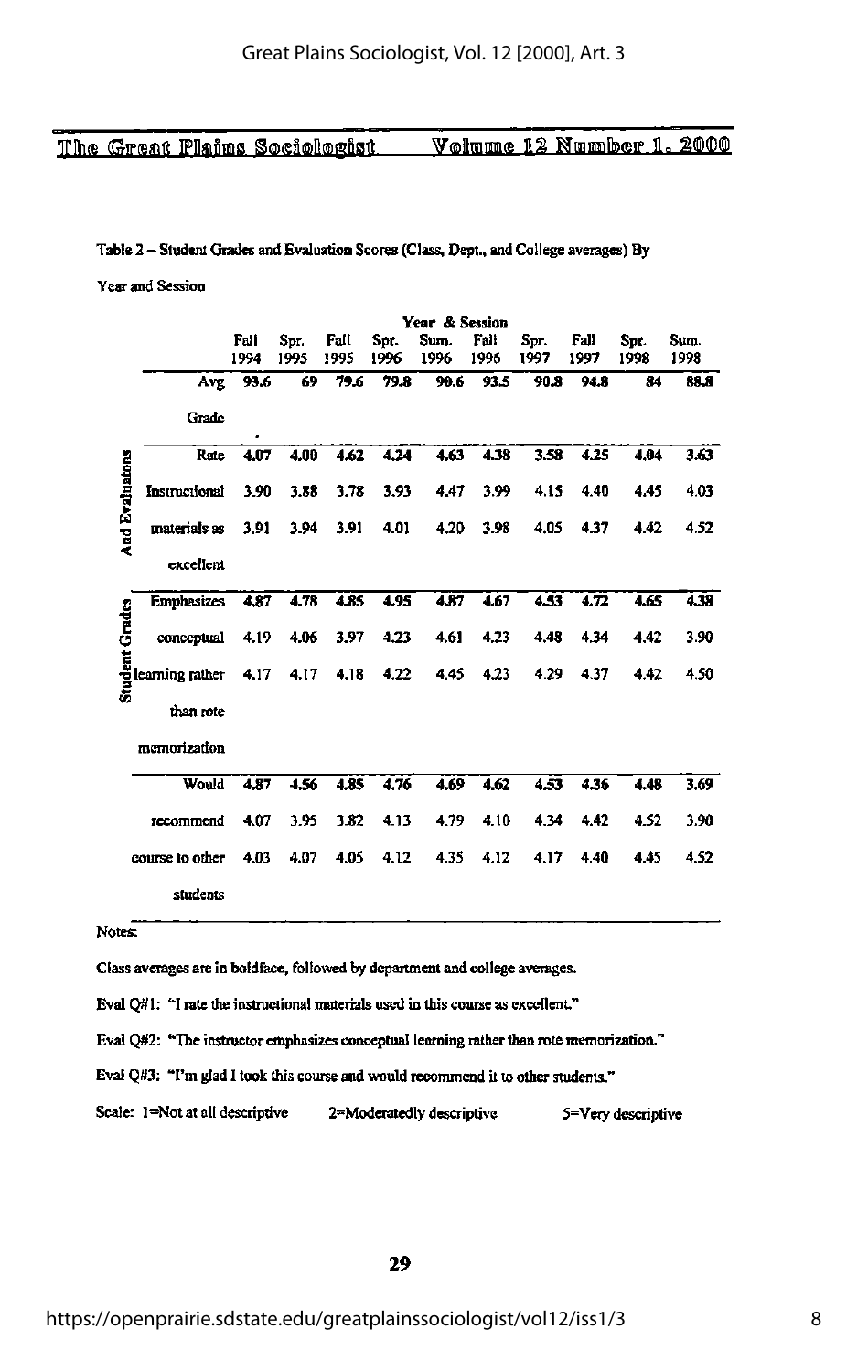Despite generally positive feedback from students and increased enrollments for the class, student grades and faculty evaluations have not shown the same improvement. Table 2 presents average student grades and average evaluation ratings for the class, sociology department and college, by year and session. The evaluation questions that were selected for comparative purposes were:

- $\bullet$  I rate the instructional material as excellent. (0-5)
- The instructor emphasizes conceptual learning rather than rote memorization. (0-5)
- I would recommend this course to other students. (0-5)

While average grades have improved from 82.52% to 90.38%, this increase is not statistically significant. Also, while student course evaluations are somewhat lower, only Q#2 'The instructor emphasizes conceptual learning rather than rote memorization", was statistically significant  $(p<.05)$ . It should be noted that all evaluations are still relatively high and typically above department and college means.

# Discussion:

The community service learning component of the Social Problems and Solutions course has not been an unqualified success. There were improved class enrollments, small improvements in grades, and small decreases in student evaluations of the course. None of these changes is unequivocally the result of community service learning activities. None are large enough differences, in my opinion, to convincingly argue for the elimination or maintenance of the service learning option. However, additional student feedback suggests that the community service option has substantially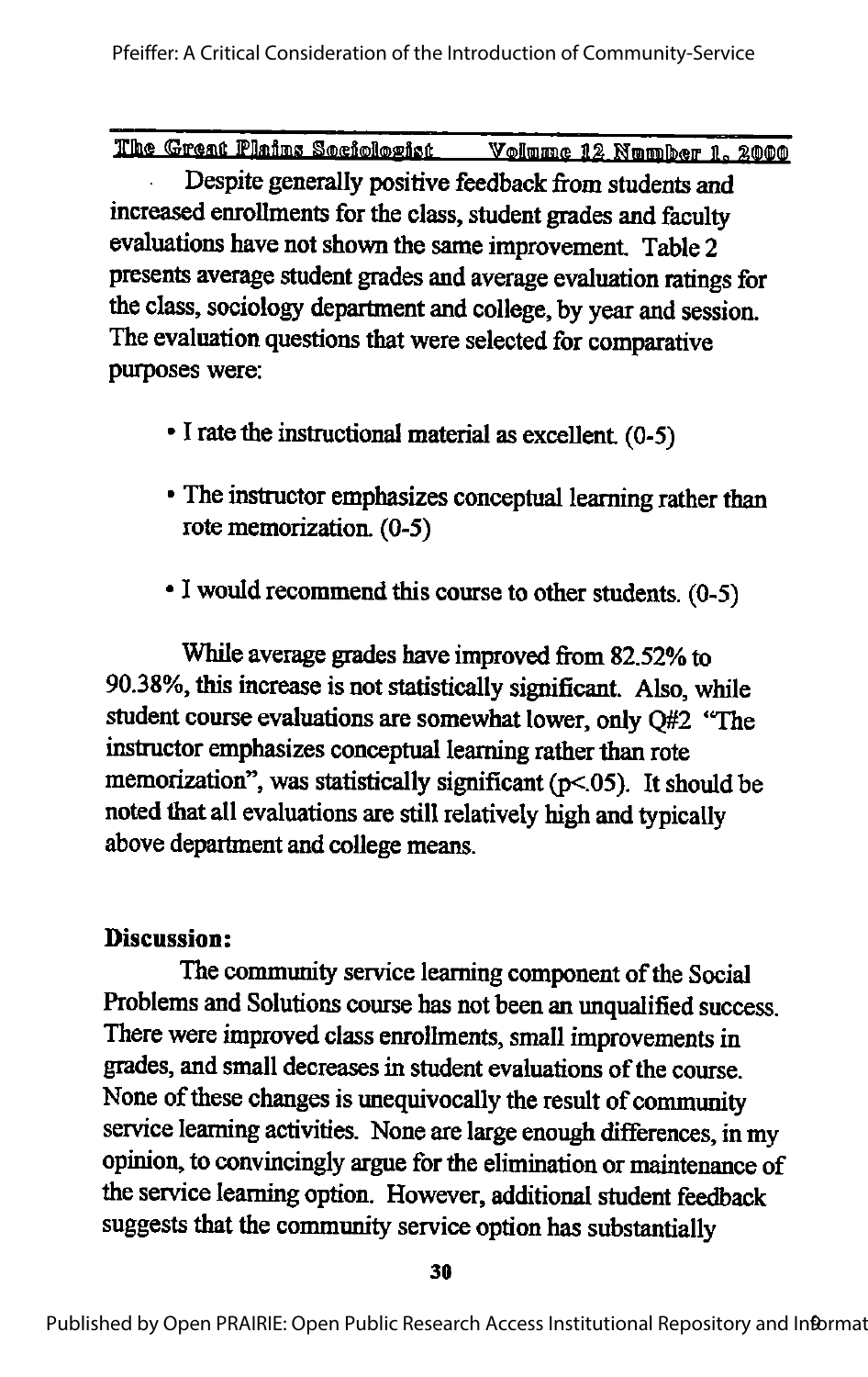The Great Plains Sociologist Volume 12 Number 1, 2000 addressed the issue of inadequate focus on solutions to social problems within the course. Some brief examples follow:

> "I got a chance to work at the soup kitchen. The organization provides free breakfast and lunches for over 400 homeless people in Ö daily Also I was not prepared for the kitchen and its customers to be as clean as they appeared. Coming from Russia, and having the whole different experience with the homeless, I found that absolutely unexpected."

"My time at Ö went by fast and I was shocked when it was over, I wanted to stay longer. In the two days I was at Ö I had to come to terms with my feelings toward homeless people and toward myself. Sometimes I do think we stay in our comfortable places and can become numb to the world around us, sterilizing it and only looking at the uncomfortable things form a safe distance."

"These people showed great respect to each other and also toward me. The food line was outside the door where I sat and no one took cuts or were impatient with the children. The line was long and the paperwork endless, but they hung in there even when the turkeys were gone and so were all the warm winter clothes. I will go back and volunteer during my holiday break. I am taking my husband along with me next time. I truly enjoyed the people."

"I also worked in a food pantry and was receiving the same type of benefits. Its nice to see this type of help being offered to people that might just be temporarily down and out. I know what its like, and I hope programs like these keep getting donations so that the less fortunate can perhaps live a better life."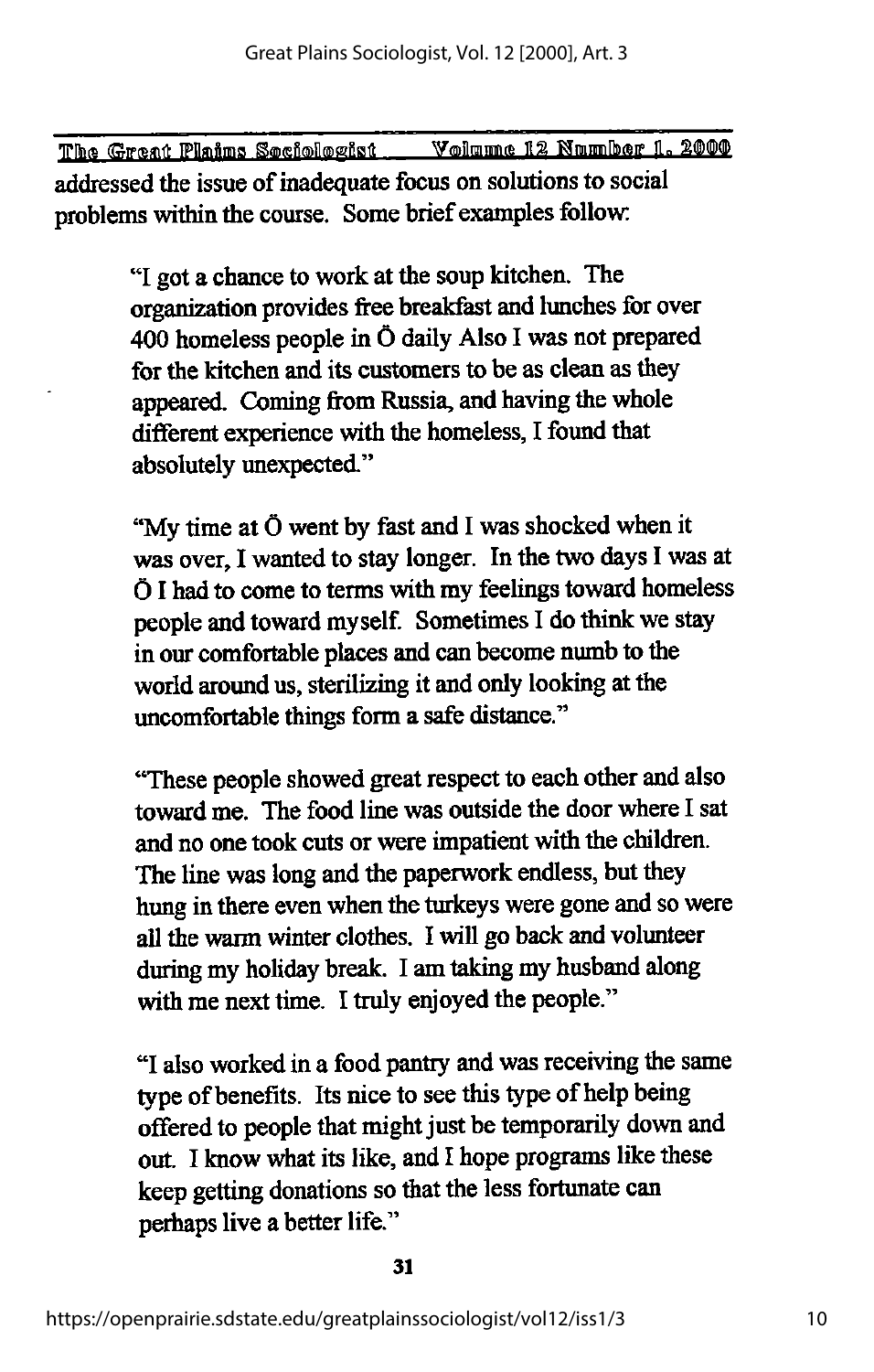"The crisis pregnancy center is in its small way helping women irrespective of age, marital status or faith make a crisis pregnancy situation turn into a positive one. In the midst of the abortion controversy, the crisis pregnancy center Is making an impact."

"Teachers today deal with problems that my elementary school teacher would know nothing about, children on medication and sexual activity just to name two."

"Many homeless people are just like me, as a matter of fact they all are, people who live and try to get by in this community."

"I have never been before to such a places, neither in America, nor in Russia. This is not because there are no such social problems in my country, rather, there are no such social services for poor, homeless people in my native town of Magadan."

"I realized that being down (sic) syndrome is not a social problem. The problem is some people are afraid to get to know them.."

"The stereotypes I had prior were so far from the truth that I wonder how I developed them."

"I don't know who got more out of the experience (at a senior center) them or me. Probably me. It was a very enjoyable day."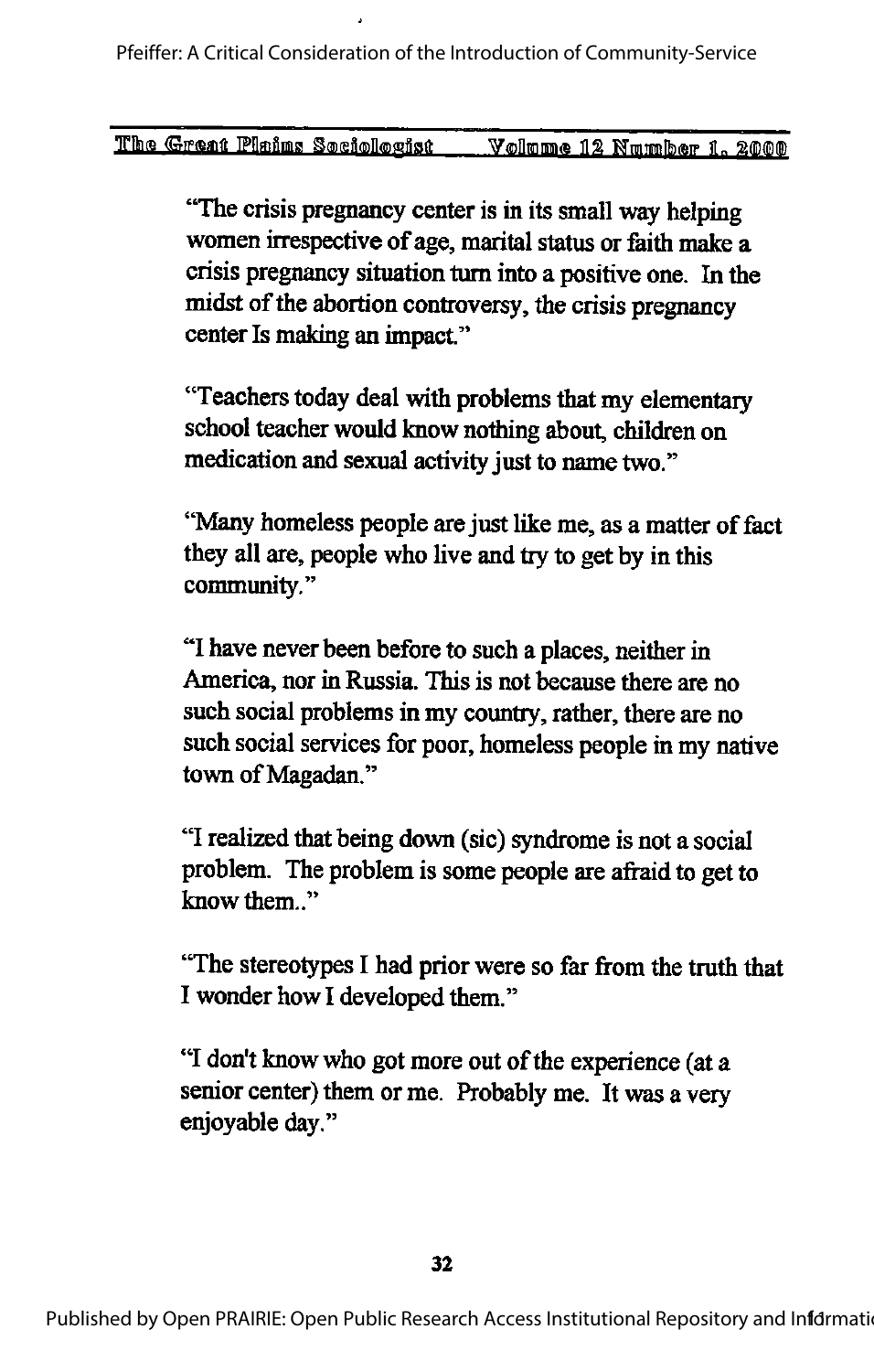|  | The Great Plains Sociologist. | Volume 12 Number 1. 2000 |  |  |
|--|-------------------------------|--------------------------|--|--|
|  |                               |                          |  |  |

| <b>Class Size</b> | Mean  | SD          | SE of Mean | $1$ -value | df | 2-tail Sig. |
|-------------------|-------|-------------|------------|------------|----|-------------|
| Pre-CS            | 19.6  | 4.278       | 1.913      |            |    |             |
| Post-CS           | 28.2  | 4.970       | 2.223      | $-2.78$    | 4  | .050        |
| Avg. Grade        |       |             |            |            |    |             |
| Pre-CS            | 82.52 | 9.833       | 4,398      |            |    |             |
| Post-CS           | 90.38 | 4.262<br>L. | 1.906      | $-1.72$    | 4  | .161        |
| Eval. $Q \# I$    |       |             |            |            |    |             |
| Pre-CS            | 4.312 | .299        | .134       |            |    |             |
| Post-CS           | 3.976 | .360        | .161       | 1.60       | 4  | .185        |
| Eval. $QH2$       |       |             |            |            |    |             |
| Pre-CS            | 4.86  | 061         | .027       |            |    |             |
| Post-CS           | 4.59  | 137         | .061       | 4,50       | 4  | .011        |
| Eval $Q$ #3       |       |             |            |            |    |             |
| Pre-CS            | 4,746 | .127        | .057       |            |    |             |
| Post-CS           | 4.336 | .373        | .167       | 2.49       | 4  | .067        |
|                   |       |             |            |            |    |             |

Table 3: t-tests for Paired Samples: Student Grades, Class Size, and Evaluation Ratings

Notes:

Eval Q#1: "I rate the instructional materials used in this course as excellent."

Eval Q#2: "The instructor emphasizes conceptual learning rather than rote memorization."

Eval  $Q\#3$ : "I'm glad I took this course and would recommend it to other students."

Scale: I=Not at all descriptive 2=Moderatedly descriptive 5=Very descriptive

Students involved in the community service component of the course become more aware of solutions to social problems. Their contributions to class discussions and their presentations also help students who do not engage in community service become more aware of solutions to social problems. On this basis,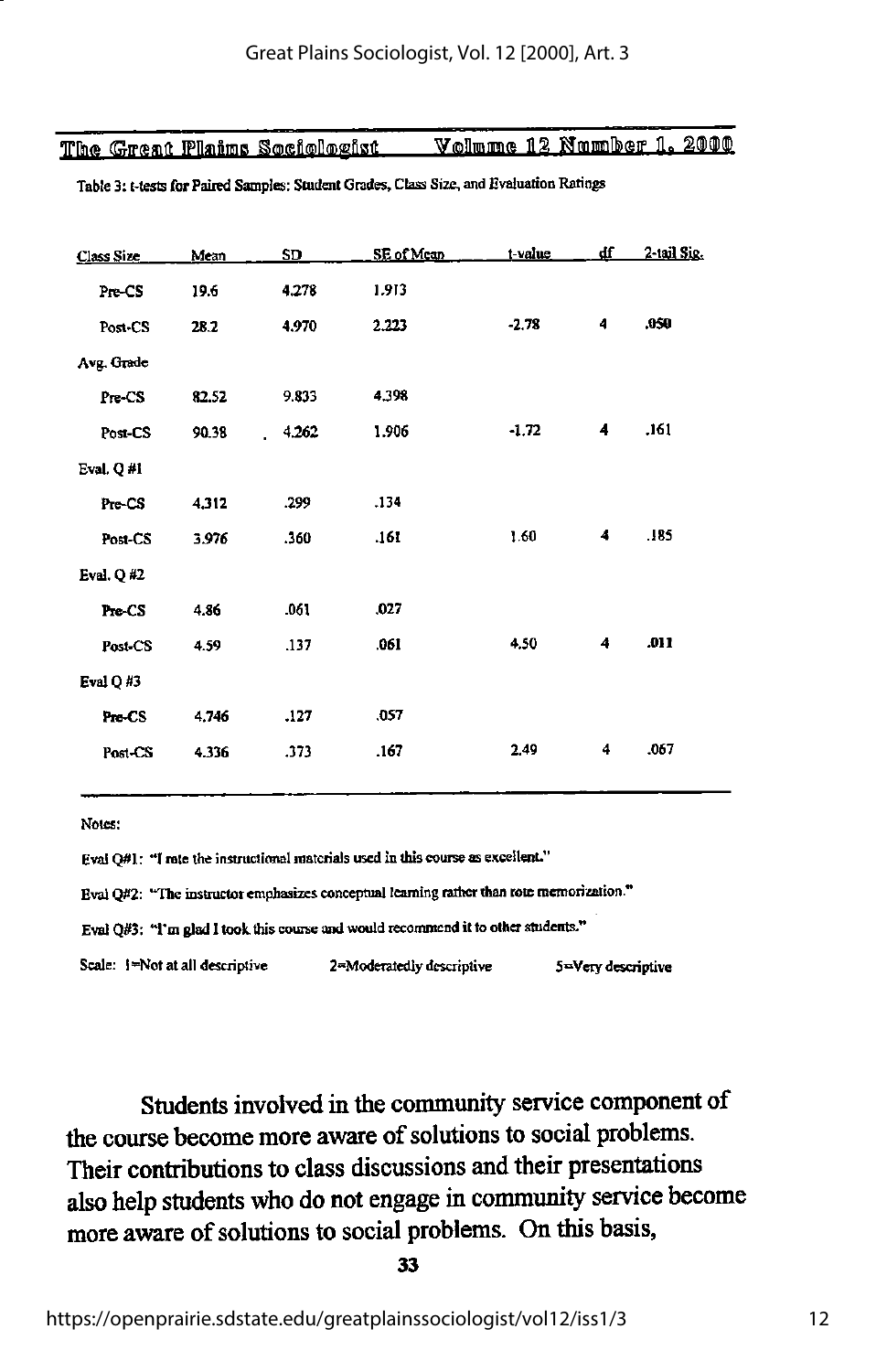The Great Plains Sociologist Volume 12 Number 1, 2000 continued use and development of the community service option is justified.

# Future Community Service and Research

Like most innovations, community service learning confronts some considerable problems. The ones encountered in this course were similar to ones noted in the literature. Hondagneu-Sotelo and Raskoff (1994) note the difficulties connecting academics with community service. The process is not automatic. They also identify additional problems related to prejudice and stereotypes. Grauerholz and Copenhaver (1994) raise issues of ethics related to student disclosure of sensitive personal information. The problem of legal liabilities for student safety during community service is also a concern.

The question of how effective these techniques may prove to be remains particularly intriguing. As noted earlier, community service learning extends the tradition of progressive education, in contrast to more traditional educational goals. The more traditional educational goals are the ones with which we have the greatest experience in measurement. The goals of progressive education, while compelling, may be somewhat obscured by the ideology that has promoted them. This certainly makes them more challenging to operationalize. Future evaluation of the community service component of Social Problems and Solutions will need to go beyond the traditional variables like class enrollments, grades, and student evaluations. It will also have to be attentive to the precision problems of measuring variables like commitment to social justice, reduction of prejudice, or improved community involvement.

My greatest interest (and the data that I presently lack) is in knowing how strong an influence the optional exposure to community service has on students subsequent study and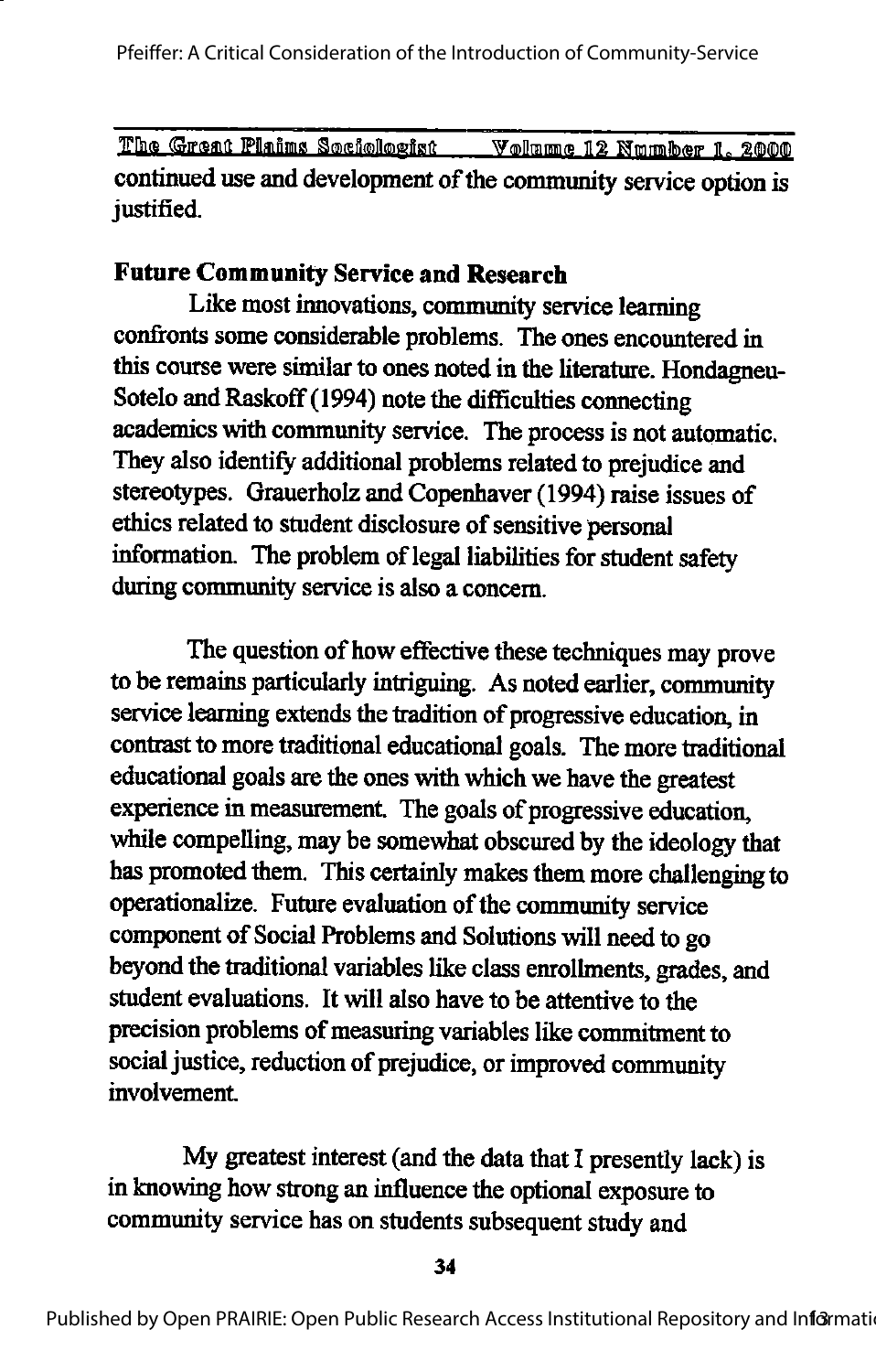The Great Plains Sociologist Volume 12 Number 1. 2000 employment. While I know anecdotally that interests sparked by community service activities have resulted in subsequent course work, research, and jobs, I have not systematically conducted longitudinal follow-up to measure that impact. I believe this may be an important future direction for experiential learning in general, and for community service learning in particular.

### **REFERENCES**

Crone, James A. (1997). Using Panel Debates to Increase Student Involvement in the Introductory Sociology Class. Teaching Sociology: 25:214-218.

Danzger, M. Herbert. (1988). Undergraduate Education in Sociology as Career Training: The Case for an Internship Program. Teaching Sociology:  $16:41-48$ .

DeMartini, Joseph R. (1983). Sociology, Applied Work and Experiential Learning Teaching Sociology: 11:17-31.

Dewey, John. ([1938] 1955). Experience and Education. New York: Macmillan.

Giles, Dwight and Janet Eyler. (1994). The Theoretical Roots of Service-Learning in John Dewey: Toward a Theory of Service-Learning. Michigan Journal of Community Service Learning. 1:77-85.

Grauerholz, Elizabeth and Stacey Copenhaver. (1994). When the Personal Becomes Problematic: The Ethics of Using Experiential Teaching Methods. Teaching Sociology: 22:319-327.

Guiffre, Katherine and Pamela Paxton. (1997). Building Social Networks. Teaching Sociology: 25:207-213.

Halsey, John. (1990). Teaching Sociology in an Overseas Program: The Uses of Marginality. Teaching Sociology: 18:203-208.

Hondagneu-Sotelo, Pierette and Sally Raskoff. (1994). Community Service-Learning: Promises and Problems. Teaching Sociology: 22:248-254.

Jenkins, Richard. (1995). Social Skills, Social Research Skills, Sociological Skills: Teaching Reflexivity? Teaching Sociology: 23:16-27.

35